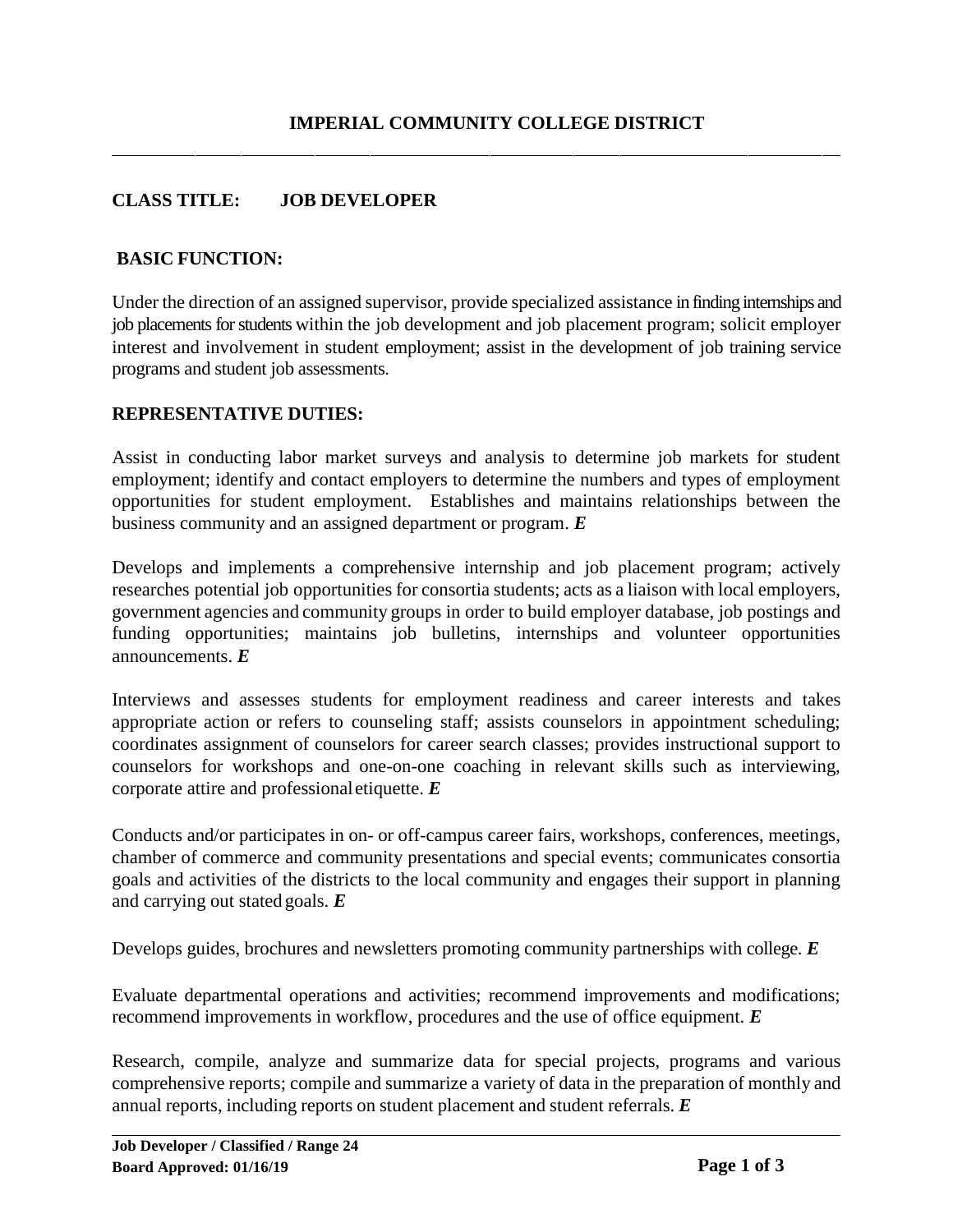Accept and review student applications for placement referrals; interview student clients to determine education, training and interest; screen applicants to determine qualifications for job orders; arrange employer interviews for student employees. *E*

Participate in budget preparation and administration; research, analyze and recommend job training service areas; submit justifications for use of funds to implement job training service programs.*E*

Participate on committees where assigned. *E*

Perform related duties as assigned. *E*

## **KNOWLEDGE AND ABILITIES:**

KNOWLEDGE OF:

Principles of training and providing work direction.

Principles and practices of fiscal, statistical and administrative research and report preparation. Principles and practices of marketing.

Federal, state and local laws, codes, rules, and regulations applicable to career development of community college students.

Modern office procedures, methods and computer equipment.

Correct English usage, spelling, grammar and punctuation.

Principles and practices of job placement program development and administration.

Principles and practices of career development.

Labor market employment trends.

Business letter writing and report preparation.

Principles and techniques of public relations.

## ABILITY TO:

Learn, interpret and apply the policies and procedures of the District.

Develop and maintain community contacts.

Research, organize and present a variety of employment data.

Plan, implement and evaluate job placement services.

Advise students in matters related to job placement.

Develop and apply a variety of placement-related software.

Work courteously with students and the general public on the telephone or in person.

Train and provide work direction to assigned staff.

Communicate effectively both orally and in writing.

Establish and maintain cooperative and effective working relationships with others.

# **EDUCATION AND EXPERIENCE:**

Any combination equivalent to: Bachelor's degree from and accredited college in business administration, public administration, human resources or a related field and three years of administrative support in a career center, placement service, state or local employment agency, or a closely related field including experience involving analytical research and reporting.